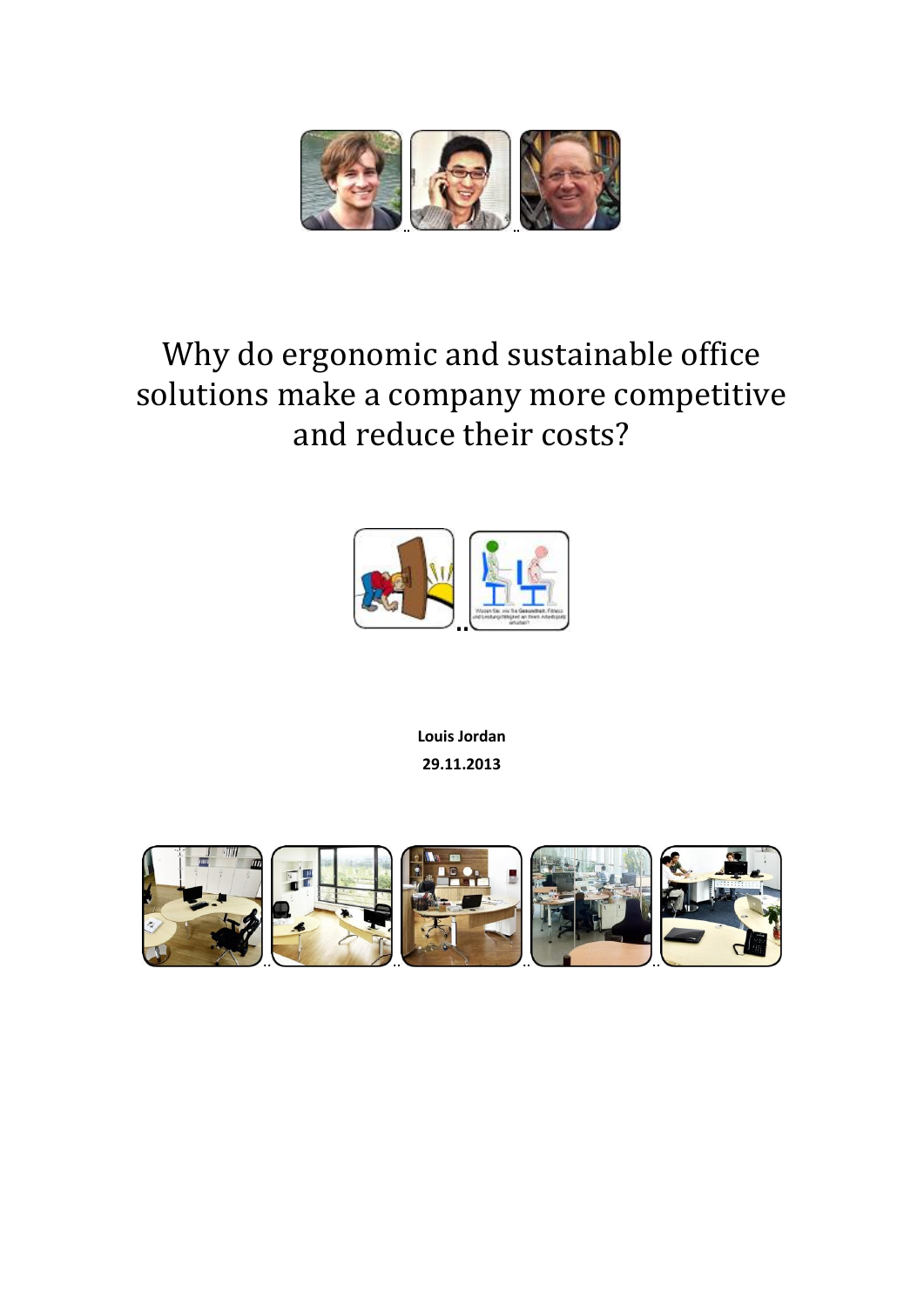According to the German non-profit organization Buero forum, office work is very important for any kind of business, even manufacturing companies rely on the performance of their offices to a degree of 60 to 80%. Because the success of a company relies heavily on the performance of management, finance, sales, marketing and other departments located in an office environment.(bueroforum,2006) Therefor companies strive for best office performance in order to be successful and compete with their competitors. However, to run an office is also very expensive and companies tend to economize much on offices, which could lead to undesired outcomes, that are sometimes directly related and obvious but most outcomes are hidden indirectly and people are not aware of it. Many outcomes are revealed thanks to the work of ergonomic scientists. The science of ergonomics tries to find out all the aspects that improve system performance and human wellbeing. ("Human factors and," 2013)The following essay will explain why ergonomic office solutions should be considered by companies, who want to improve office performance and save cost, in order to be more competitive.

Ergonomic office solutions can decrease human resource costs and increase health of employees. Running an office is expensive, consisting of personal expenses (80%), material and office technology expenses (4-5%), building expenses (14-15%) and furniture expenses (1-2%)(buero-forum,2006). Besides being the smallest of office expenses, furniture is the one many companies save on most, followed by building expenses. Maintaining old, unhealthy and system performance unfriendly furniture will skyrocket personal cost over time. So the above mentioned office furniture are not ergonomic and will not only affect the human being, but also the overall system performance. Health insurance companies count that one fourth of all sick certificates is issued because of musculoskeletal disorders. Leading to approximately 100 million days of work disability, which result in production downtimes in the amount of 8,5 billion EURO, together with therapy costs reaching 50 billion. Investing in ergonomic solutions in chair and table could erase this cost and production downtimes, when the employee is also trained, to adapt ergonomic practices so that they know how to work healthy in an office workplace. Because sitting on an ergonomic chair is not enough, if you sit wrong, your health still get worse, only by learning how to sit and work healthy you can adapt ergonomic practices. (Stehle, Erhardt,2013)

The invested ergonomic chairs and tables together with adapted ergonomic practices can further increase efficiency and productivity. The table and all equipment on top of it should suite the processes and work done by the employee. Often the Tabletops are too small, in a mess or prevent from performing well. Bigger tabletops with an inner curve, letting the employee sitting more in the center and have access to everything on his table without the need to use chair maneuvers, leads to less time, energy and tension used. Together with a well ordered tidied and no cable tangled tabletop results in better efficiency and productivity.

Another ergonomic aspect that is affecting performance and human well-being is the feeling of safety. Nowadays many offices have workstations, based on a squared table with build in container (cupboard) and a chair, which are often in pairs of 2 or even 4, as a cubicle workstation. All tend to have a partition panel in front of each other, which is good for protection. But if they not fortunately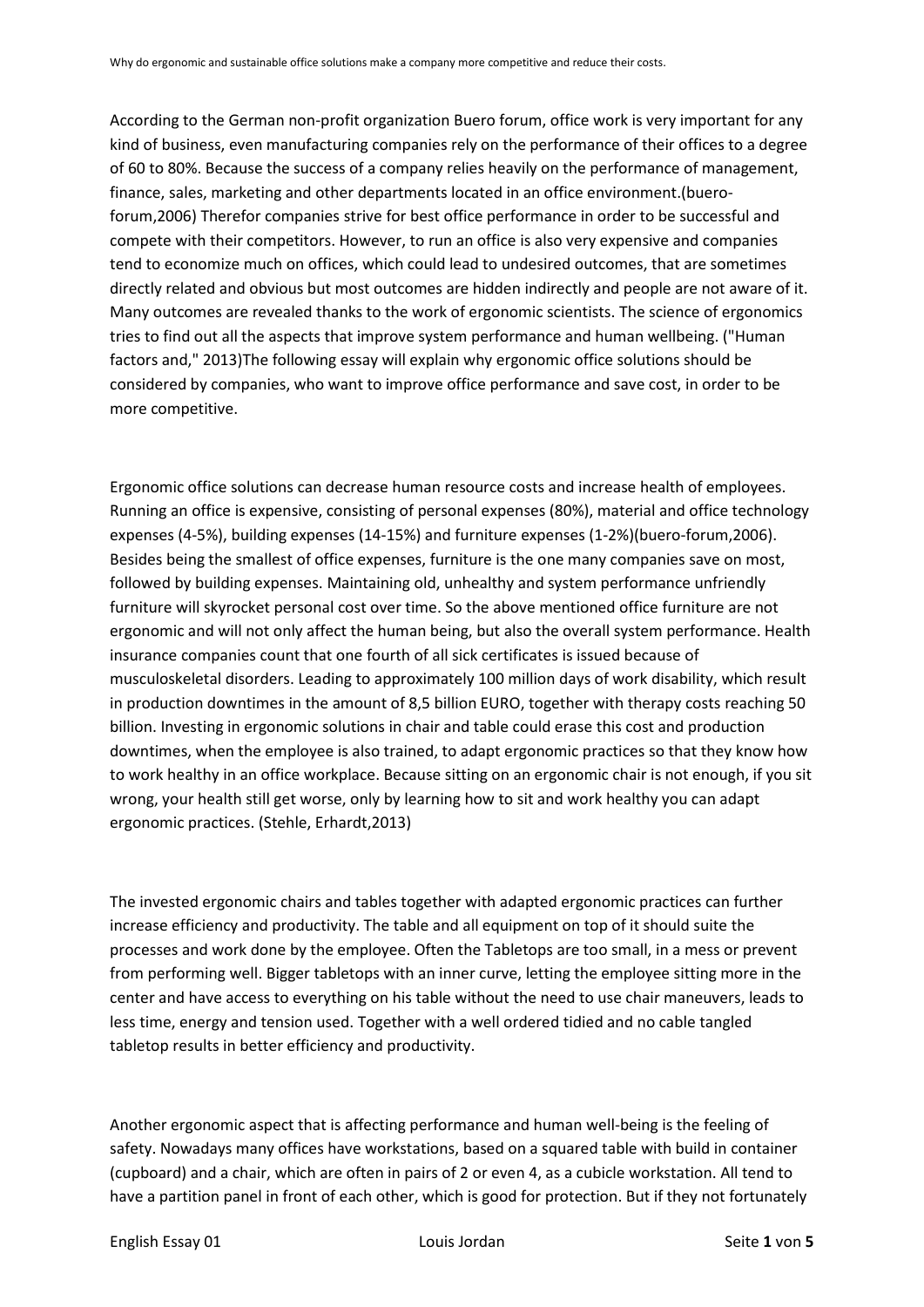have a wall or a cupboard behind them, they will have an exposed location, which gives an unsave feeling in which you get distracted easily. Therefore the problem of working on an table without any kind of protection or separation on sides and back is, that every approaching person will tend to stop right next to you, not more than half meter away, letting you feel very uncomfortable. That's because they entered your privacy sphere, without your awareness.(Jordan, 2006) The back protection and privacy problem can easily be solved when adding individual persons into a team of 3 to 4 people, by adjusting the tables in a circle with the people in the center, backing each other. The privacy sphere is also automatically created out of ¼ of the circle for each person. The privacy sphere cannot be sneakily entered, because approaching people first need to enter the circle, what they will not do, because they need to approach a team, instead of an unprotected one. The will tend to wait at the entrance or talk to people from outside the circle.(Jordan, 2006) Result is a better communication within the team, more friendly and happy employees, with all their attention towards their work, increasing productivity and efficiency. Additionally it is one reason for employees to stay with the company they work for, skipping human resource costs for training new ones and remaining competitive by not losing employees to competitors.

Besides a good protection, acoustic is important for good communication in an ergonomic office. Most offices struggle with the problem of acoustic, being either too loud or too unclear because of reflections. After they found out this problem, most often they can buy only expensive upgrades, with small total effect on the acoustic problem. According to Jordan, the problem consists of 2 parts. Total sound level, can be lowered, by dividing the office in smaller rooms, with solid walls that don´t let sound threw, also known as sound insulation. Also glass walls are a good choice, by still giving the appearance of an open office. secondly sound insulation cannot be upgraded in high degree. Sound absorption on the other side can be upgraded but is still cheaper and more effective if invested at the beginning. If sound absorption is bad, sound waves will reflect often in the room, resulting in unclearness. Normal loud spoken things are difficult to understand, resulting on one side, that people speak louder. So total sound level gets more to a problem. On the other side, people tend to speak less often, because they feel uncomfortable of reflections. Both resulting in worse communication in the office, distractions and changing the mod of office people in a bad degree. Ergonomic acoustical room planning together with sealing and furniture capable of sound absorption solve this problem. (Jordan, 2006)

Ergonomic office solutions can make employees more creative and inspire them by giving a good work atmosphere. When the above is done, people in the office have a good base for efficient and productive work. Also to give people inspiration and creativity, more ergonomic improvements need to be done. Creativity is important not only for design, many proficiencies need creativity to find for example new ways of solving a problem or marketing. The future of a company is affected by improvements, ideas, plans and developments that only happen when people are creative. Inspiration can encourage you to better and harder work. According to Jordan, inspiration and creativity is highly affected by your surroundings. He found, that people are more inspired and creative in natural beautiful peaceful places than in grey looking offices. If you bring the feeling of such places into an office, creativity and happiness increase and people could be more inspirited. This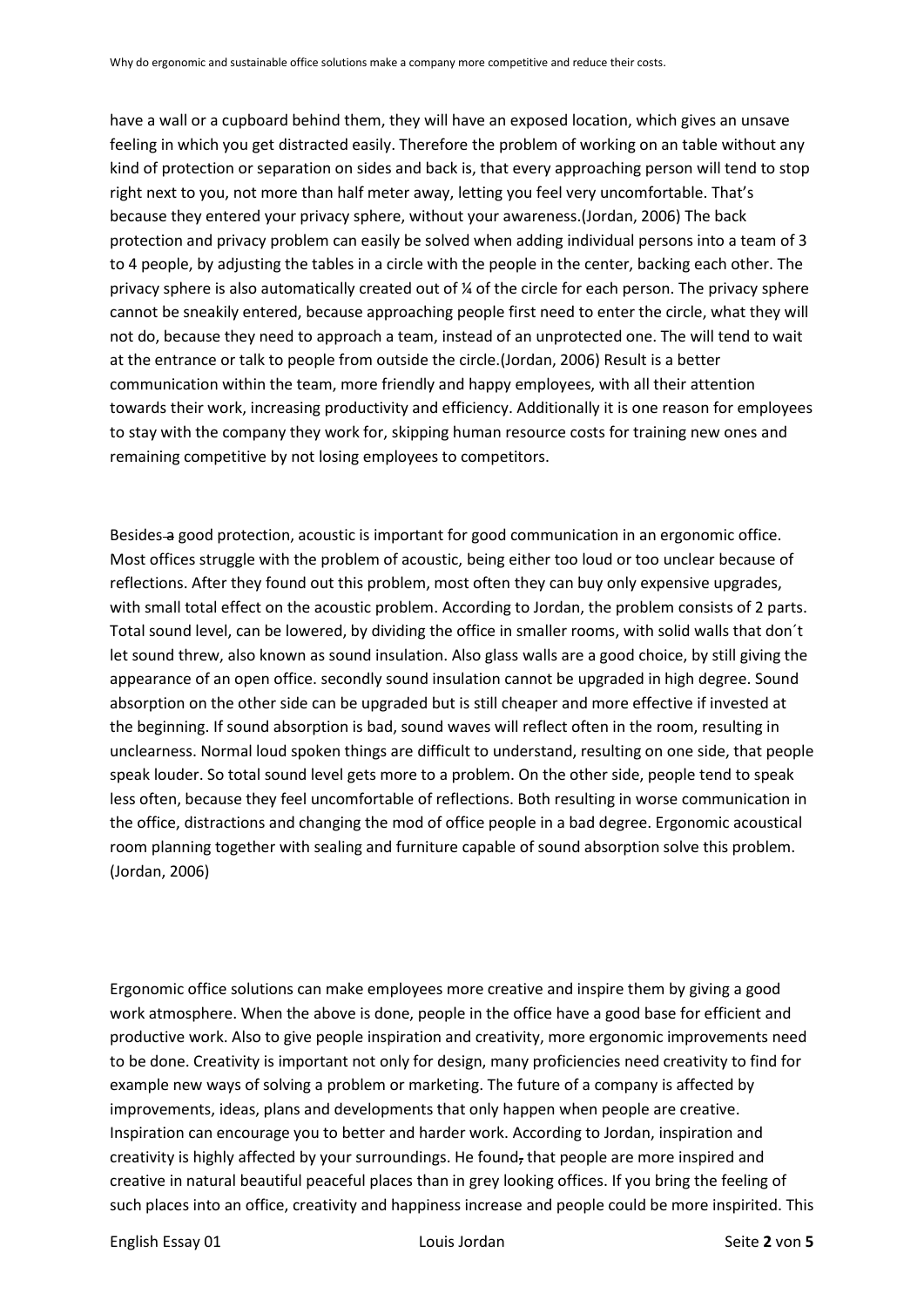can be done towards our senses. For the eye, in form of shapes, colors, light and not monotone surrounding. For the ear in lower sound level without reflection and nature elements like springs. For the nose, with flowers or water. And for the touch-feeling, in office material. (Jordan, 2012)

The light level has a big impact on office performance as well and therefore is vital for an ergonomic office. As our life is determined by the sun cycle so is our body's chemistry. (Adams, 2013) Our bodies is directly interacting with sun/light level. If working in an office, light is more of an issue, because you are interacting also with a computer screen and light could create some reflections or shadows. Most offices are using neon tubes as a light source, this neon tubes are of a limited light spectrum, compared to the sun with its full light spectrum, and do often fluctuate and can bring eye strain problems. (Adams, 2013) For offices little light is bad for work, so we need an optimal light level in an office. Beside light level and spectrum, light source need to be mentioned. Indirect light is best, because it doesn't create reflections. There should also be an even light level everywhere, so the light source needs to cover the whole room or there are many light sources. Often light source act like stars, because many offices have many single downwards shining lights implemented in the ceiling. As a result the ceiling remains dark, but the room is lighted by many direct light sources. This can result in the feeling of tiredness, because we compare the ceiling with the sky at night.

Ergonomic office furniture can be more sustainable than normal office furniture. Furniture in general are long living and companies investment into furniture approximately once every 5 to 10 years. It seems that normal furniture is already sustainable, but long livingness is not everything. Besides this furniture also need to be flexible to changes in personal or in location. Normal furniture often are fitting perfect into the current situation, because they were planned according to the needs of the customer in this situation. But when you want to increase your personal or move your office into another location, this furniture are not anymore fitting perfect. They may only be placed in groups of four or not detachable into single more flexible pieces. Many ergonomic furniture are considering this aspects as well, by flexible place ability or detachability and separation of pieces.

All this together can improve office performance drastically. Many ergonomic furniture and planning's have multiple applications that are affecting each other multiple times. As stated in the introduction, office furniture doesn't have a big impact on company cost directly by its investment, but indirectly influencing other office expenses. Non ergonomic offices influence costs indirectly, by increasing human resource costs and decreasing office performance. When investing in ergonomic office solutions, Ergonomic office solutions' make a company ready for the future, with healthy, creative and happy core staff, capable of giving best performance and inspired to bring the company to the top.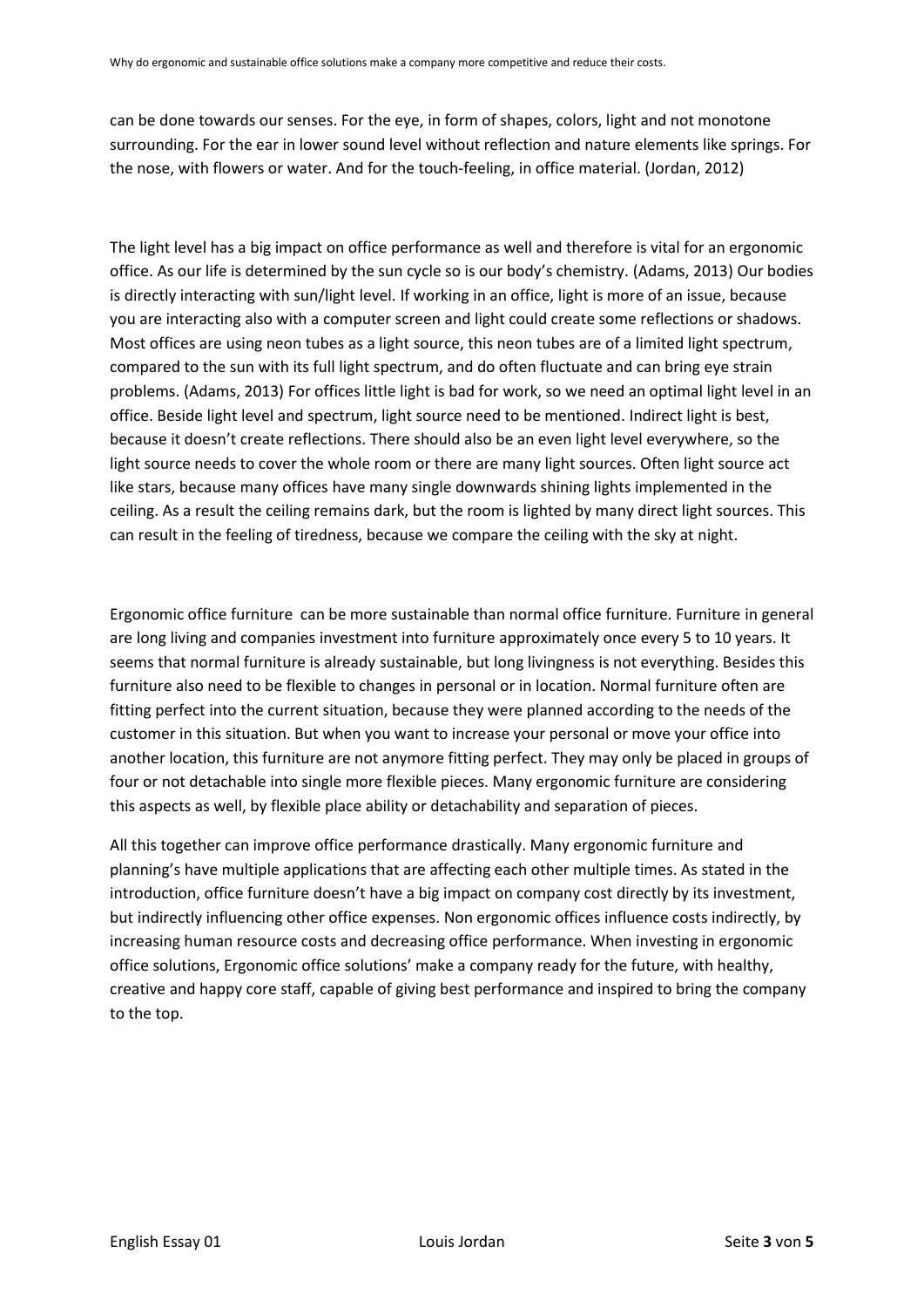## References:

- Buero forum. (2011, 6 13). *Bildschirmarbeit*. Retrieved from<http://www.buero-forum.de/de/ergonomie/bildschirmarbeit/>
- Jordan, P. (2012). *The vital office concept*. (1 ed.). Leipzig: Metabalance-Verlag.
- Stehle, P., & Dr. Erhardt, C. (2013). *Leitfaden gute ergonomie - ges nder arbeiten ampc*. (1 ed.). Flintsbach: Rapp-Druck GmbH.
- *Human factors and ergonomics*. (2013, 11 11). Retrieved from Human factors and ergonomics
- Adams, C. (2013). *How fluorescent lights affect you and your health*. Retrieved from http://ergonomics.about.com/od/lighting/a/How-Fluorescent-Lights-Affect-You-And-Your-Health.htm

## **Europe / Germany:**



Peter Jordan (CEO) (German and English)

Vital-Office GmbH Holzbachtal 204 D-75334 Straubenhardt Germany Phone: +49 7248 935 6690 Fax: +49 7248 935 6697 E-Mail: [info@vital-office.net](mailto:info@vital-office.net)

## **Asia Pacific / China:**



王磊/Vincent Wang Phone: +86 1801 8663 556 (Chinese and English)



Louis Jordan Phone: +86 (186) 2168-1415 (German, English, Chinese)

上海市嘉定区马陆镇丰茂路 695 号 No. 695 Fengmao Road, Malu Town, Jiading District, Shanghai 邮政编码/Post code: 201801 E-Mail: [info@vital-office.cn](mailto:info@vital-office.cn)